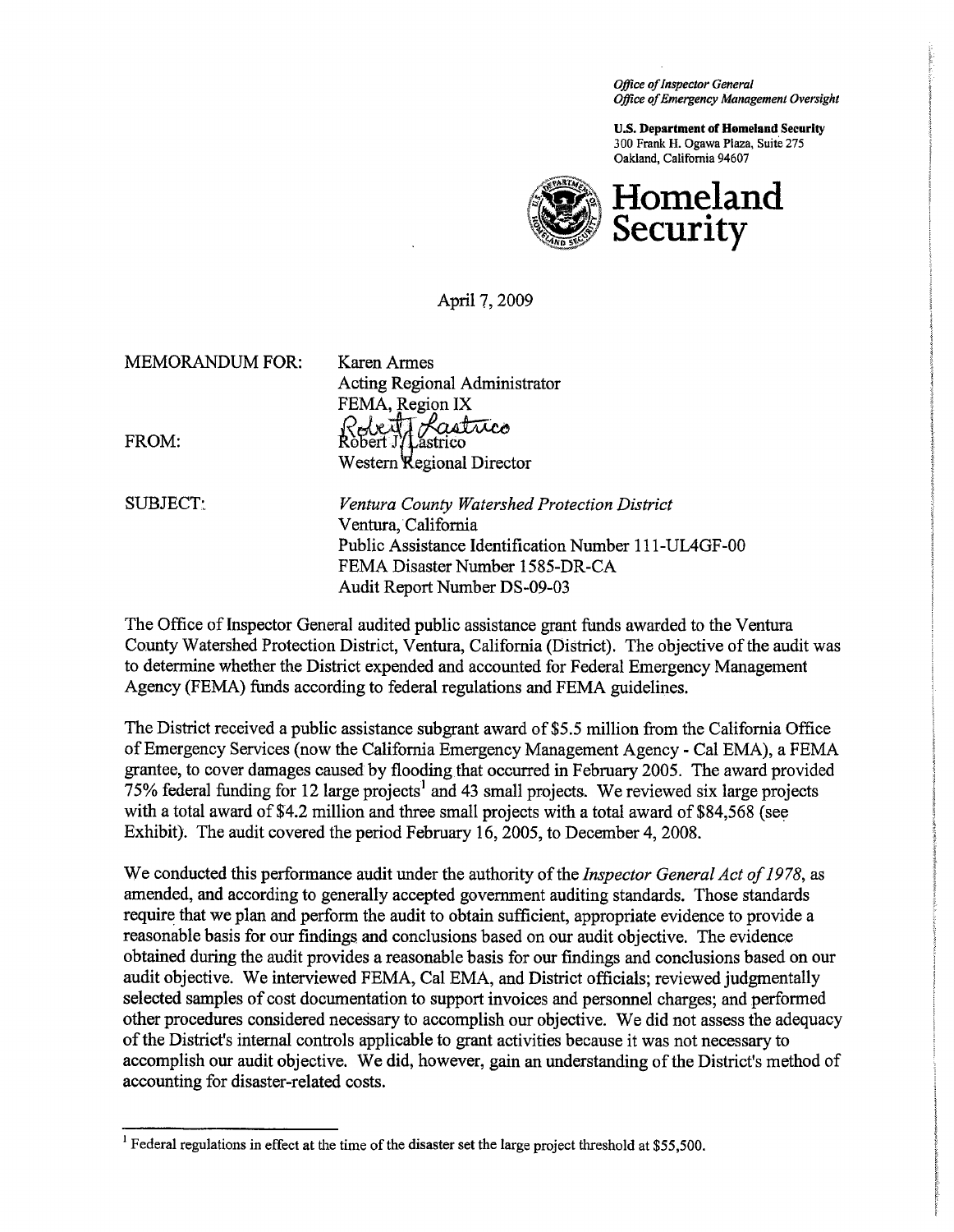### **RESULTS OF AUDIT**

I,'1 ii Ii  $\cdot$ 

¡

i-i

, ; l:1 :'!

"

 $\cdot$ 

I,

The District generally expended and accounted for public assistance funds according to federal regulations and FEMA guidelines. While District officials intended to claim ineligible, non-disaster debris removal costs relating to the Average Annual Debris Production (AADP) on one project, we brought this matter to the attention of District officials who agreed to reduce claimable project costs to account for the AADP. The AADP has long been used by the District and accepted by FEMA as a means to offset average debris cleanup costs the District would incur on an annual basis. Subsequent to our fieldwork, FEMA Region IX officials informed the District that \$180,424 for the AADP at the same location would be deobligated under disaster number 1577-DR-CA, a disaster that occurred 2 months prior to 1585-DR-CA. As a result, we are not recommending an AADP offset for 1585-DR-CA. Details are discussed below. I

#### Average Annual Debris Production Offset

For debris removal activities related to Las Llajas debris basin [Project Worksheet (PW) 528], the District planned to claim \$628,220 approved by FEMA in the PW and \$7,153 in other eligible engineering and inspection costs, for a total of \$635,373. However, the District did not reduce the amount on the PW to account for its AADP; Since the AADP represents the costs the District would have normally incurred, it is not claimable since Title 44, Code of Federal Regulations, Section  $206.223(a)(1)$  says that to be eligible for financial assistance, an item of work must be required as a result of a major disaster event

During our field work, the District had not yet provided its final claim to Cal EMA for submission to FEMA. Therefore, we brought this matter to District officials who stated that omission of the AADP offset from the PW was an oversight. District financial personnel told us they relied on FEMA and the county engineers to include the AADP offset in the PW. District financial personnel, working with county engineers, said that the amount it intended to claim was overstated by 4,300 cubic yards. 1991 - Paul III<br>1991 - Paul III (1991 - Paul III) of debris, or \$51,041(4,300 cubic yards times \$11.87 per cubic yard) based on AADP computations the District published in July 2005<sup>2</sup> District officials stated that this offset was consistent with the calculations for the cleanup activities at other debris basins and was supportable by engineering documentation history. They agreed to reduce their final claim and said they would consider updating their disaster manual and checklist to include a step addressing AADP inclusion and proper calculation.

Subsequent to our field work, FEMA Region IX officials informed Cal EMA that the District's June 2008 final claim under disaster number 1577-DR-CA for the Las Llajas debris basin (pW 1576) would be reduced by \$180,424 because an AADP offset (15,200 cubic yards) was not reflected in actual PW costs claimed. We did not audit the District's claim for disaster number 1577-DR-CA but verified that the narative for PW 1576 did not mention the AADP offset requirement. Although not mentioned in the narative, FEMA Region IX officials told us that their April 2005 initial PW estimate excluded costs associated with 15,200 cubic yards of AADP but the actual costs subsequently claimed by the District were not reduced for the AADP. Since FEMA is offsetting the AADP amount for PW 1576 under the prior disaster, a second offset for the disaster occurring 2-months later is not waranted. Therefore, our initial finding and recommendation regarding an AADP offset for the Las Llajas debris basin project under disaster number 1585-DR-CA has been

<sup>&</sup>lt;sup>2</sup> Our initial request for AADP computations from the District resulted in an email from county's engineering department stating the AAP was 14,250 cubic yards (\$169,147) which was based on computations published in May 2005.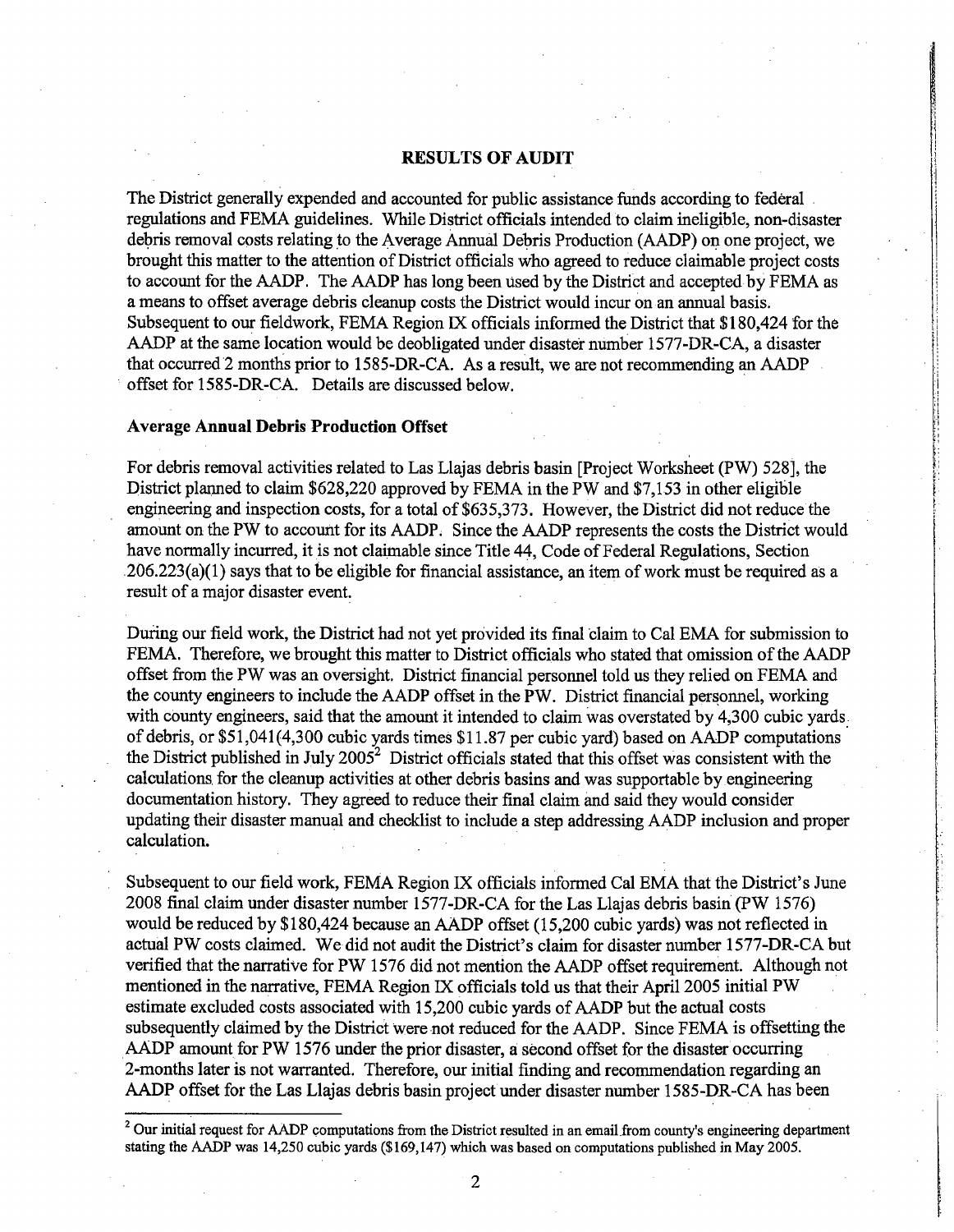resolved. However, as a result of FEMA's action on PW 1576 under disaster number 1577-DR-CA, we compared PWs written for both disasters for the other five debris basins in our sample and found inconsistent treatment of the AADP between both disasters. Specifically,

4  $^{\dagger}$  -,1 i

> ~ .i

> > į

 $\mathbf{1}$ 

~ 1

l:! , ' f:

> i !

~ ¡ ķ.

!

(. '.

- · The PW for one debris basis had no mention of an AADP offset under disaster number 1577-DR-CA,
- Two debris basin PWs indicated that the AADP should be offset against actual costs under disaster number 1585-DR-CA rather than the earlier disaster,
- One PW for a debris basin project under 1577-DR-CA was zeroed out because debris had been cleaned before that disaster, but for 1585-DR-CA, occurring 2-months later; the PW said actual costs would be reduced by the AADP for that basin, and
- One debris basin PW initially identified 2,100 cubic vards of AADP for disaster number 1577-DR-CA which was zeroed out and added it to 6,114 cubic yards of AADP on the PW .., associated with disaster number 1585-DR-CA.

Consistent treatment of the District's AADP will help ensure that the District receives reimbursement for disaster-related debris removal costs only.

#### **RECOMMENDATION**

We recommend that the Acting Regional Administrator, FEMA Region IX, review all debris basin project worksheets for disaster numbers 1577-DR-CA and 1585-DR-CA to ensure AADP offsets have been correctly computed and consistently applied for these back-to-back disasters.

## DISCUSSION WITH MANAGEMENT AND AUDIT FOLLOWUP \

We discussed the results of this audit with District officials on December 4, 2008, and again on March 18, 2009. The District initially agreed to adjust its final claim but due to the situation described above, the District will now resubmit a revised final claim with no ineligible costs related to AADP. We also notified Cal EMA officials of the audit results on February 4, 2009, and on March 18, 2009, and FEMA officials on April 1, 2009.

Please advise this office by June 8, 2009, of the actions taken to implement our recommendation. Should you have any questions concerning this report, please contact me at (510) 637-1482. Key contributors to this assignment were John Richards and Montul Long.

3